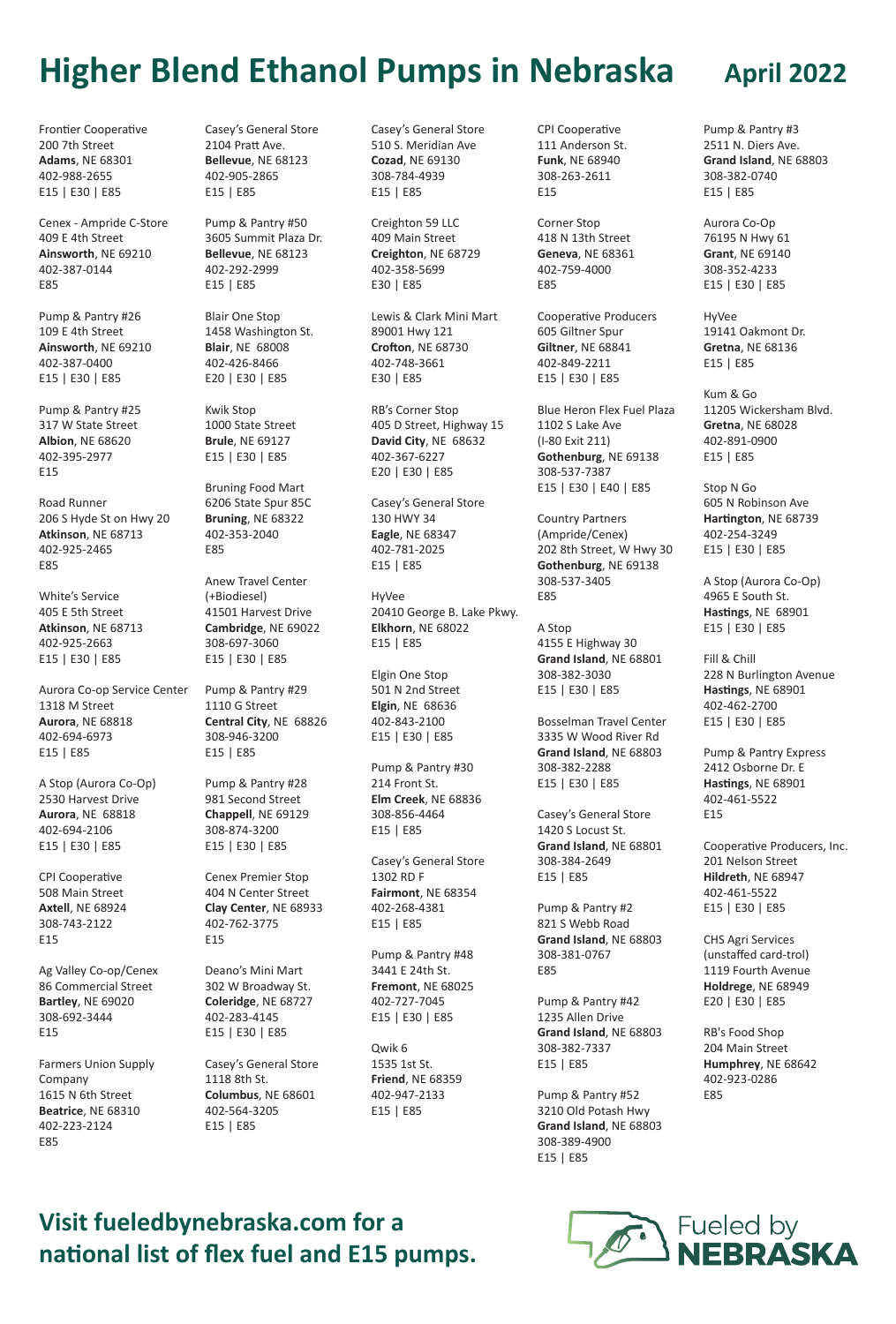Pump & Pantry 400 W Elk Street **Jackson**, NE 68743 402-632-4949 E15 | E30 | E85

Cooperative Producers Cenex 208 E 14th St. **Juniata**, NE 68955 402-751-2381 E15 | E30 | E40 | E85

Casey's General Store 607 W 39th St. **Kearney**, NE 68845 308-234-5946 E15

Kwik Stop 1206 West 24th St. **Kearney**, NE 68845 308-234-5946 E15 | E30 | E85

Premier Stop Kearney 7810 2nd Ave. **Kearney**, NE 68847 308-234-6166 E15 | E30 | E85

Pump & Pantry #27 4311 Second Avenue **Kearney**, NE 68847 308-236-4400 E15 | E85

Pump & Pantry #41 1212 E 56th Street **Kearney**, NE 68847 308-237-5600 E85

Casey's General Store 7828 S 123rd Plaza **LaVista**, NE 68128 402-934-1638 E15 | E85

Country Partners (Ampride/Cenex) 2700 Plum Creek Parkway **Lexington**, NE 68850 308-324-8003 E20 | E30 | E85

Casey's General Store 1200 N 10th St. **Lincoln**, NE 68508 402-477-9870 E15 | E85

Casey's General Store 4715 W Adams St. **Lincoln**, NE 68524 402-470-3610 E15 | E85

Pump & Pantry 345 W O Street **Lincoln**, NE 68522 402-435-2022 E15 | E30 | E85

Roc's Stop & Shop 5757 S 85th Street **Lincoln**, NE 68526 402-488-5757 E85

U-Stop 110 W O Street **Lincoln**, NE 68528 402-438-7878 E85

U-Stop 6600 N 84th Street **Lincoln**, NE 68507 402-466-5593 E15 | E30 | E85

U-Stop 6930 S. 73rd St **Lincoln**, NE 68516 531-500-0900 E15

HWY 41 Express Stop 1200 Road 24 **Milligan**, NE 68406 402-366-8173 E30 | E85

Aurora Co-op 1185 33rd Road **Minden**, NE 68959 308-832-1382 E15 | E30 | E85

Kwik Stop 102 Southwest 1st St. **Mullen**, NE 69152 308-546-2281 E15 | E30 | E85

Speedee Mart 101 E Omaha Ave. **Norfolk**, NE 68701 402-371-8769 E15 | E30 | E85

Casey's General Store 1020 S. 13th Street **Norfolk**, NE 68701 402-379-2683 E15

Kwik Stop #03 1421 S. Dewey Street **North Platte**, NE 69101 308-534-7570 E15 | E30 | E85

Kwik Stop #04 101 Platte Oasis Parkway **North Platte**, NE 69101 308-532-8310 E15 | E30 | E85 Time Saver (Phillips 66) 1220 S Dewey St. **North Platte**, NE 69101

308-534-3655 E15 | E30 | E85 Time Saver (Phillips 66) 523 E Fourth St. **North Platte**, NE 69101 308-534-3655 E85

Oakland Express 909 Highway 32 **Oakland**, NE 68045 402-685-5942 E15 | E85

Casey's General Store 101 Chuckwagon Rd **Ogallala**, NE 69153 308-284-9885 E15 | E85

Western Convenience 306 E First Street **Ogallala**, NE 69153 308-284-2790 E85

Anderson Convenience Market 2630 S. 140th St. **Omaha**, NE 68144 402-334-9166 E85

Bucky's Express 3052 S 84th Street **Omaha**, NE 68124 402-255-0006 E85

Bucky's Express 4865 S 108th Street **Omaha**, NE 68137 402-502-3025 E85

Bucky's Express 9405 S 144th Street **Omaha**, NE 68138 402-932-1171 E85

Casey's General Store 7141 N 156th St. **Omaha**, NE 68807 402-964-1167 E15 | E85

Casey's General Store 2450 N 90th Street **Omaha**, NE 68134 402-934-2001 E15 | E85

Casey's General Store 8409 S 168th Ave **Omaha**, NE 68136 402-895-9267 E15 | E85

Casey's General Store 9905 Q Street **Omaha**, NE 68127 402-504-1247 E15

Casey's General Store 15275 Weir Plaza St. **Omaha**, NE 68137 402-502-3179 E15

Casey's General Store 14330 Hillsdale Ave **Omaha**, NE 68137 402-896-3014 E15

Casey's General Store 15611 Harrison St **Omaha**, NE 68136 402-891-9448 E15

Casey's General Store 3725 N 147th St **Omaha**, NE 68116 402-965-9769 E15

Casey's General Store 18280 Wright St **Omaha**, NE 68130 402-408-0992 E15

Casey's General Store 250 N 168th Circle **Omaha**, NE 68118 402-289-0106 E15

Casey's General Store 16960 Evans Plaza **Omaha**, NE 68116 402-289-1674 E15

Cubby's Old Market Grocery 601 S 13th Street **Omaha**, NE 68102 402-341-2900 E85

Kum & Go 1819 N 72nd Street **Omaha**, NE 68114 402-827-8112 E15 | E85

Kum & Go 7152 Pacific Street **Omaha**, NE 68106 402-391-2330 E15 | E85

Kum & Go 2627 S HWS Cleveland **Omaha**, NE 68130 402-289-3190 E15 | E85

Kum & Go 4041 N 168th Street **Omaha**, NE 68116 402-289-2219 E15 | E85

Kum & Go 4443 S 84th Street **Omaha**, NE 68127 402-898-8921 E15 | E85

Kum & Go 8990 Boyd Street **Omaha**, NE 68134 402-827-0935 E15 | E85

Kum & Go 14353 Q Street **Omaha**, NE 68137 402-827-7231 E15 | E85

Kum & Go 1010 S 154th St. **Omaha**, NE 68154 402-330-3678 E15 | E85

VIP Express Car Wash 11910 M St **Omaha**, NE 68137 402-614-7291 E15

Country Partners Co-Op 528 N 14th Street **Ord**, NE 68562 308-728-3254 E20 | E30 | E85

Trotter Truck Plaza 1111 S Second Street **Ord**, NE 68862 308-728-7877 E85

Osmond Mini-Mart 202 E Hwy 20 **Osmond**, NE 68765 402-748-3133 E15 | E30 | E85

Casey's General Store 9911 S. 71st Ave. **Papillion**, NE 68133 531-200-3743 E15

Kum & Go 10764 Virginia Street **Papillion**, NE 68046 402-331-0228 E15 | E85

Tom's Service, LLC 332 E Main St. **Pierce**, NE 68767 402-329-6795 E15 | E30 | E85

One Stop 85286 Hwy 13 **Pierce**, NE 68767 402-649-0084 E15 | E30 | E85

**Visit fueledbynebraska.com for a national list of flex fuel and E15 pumps.**